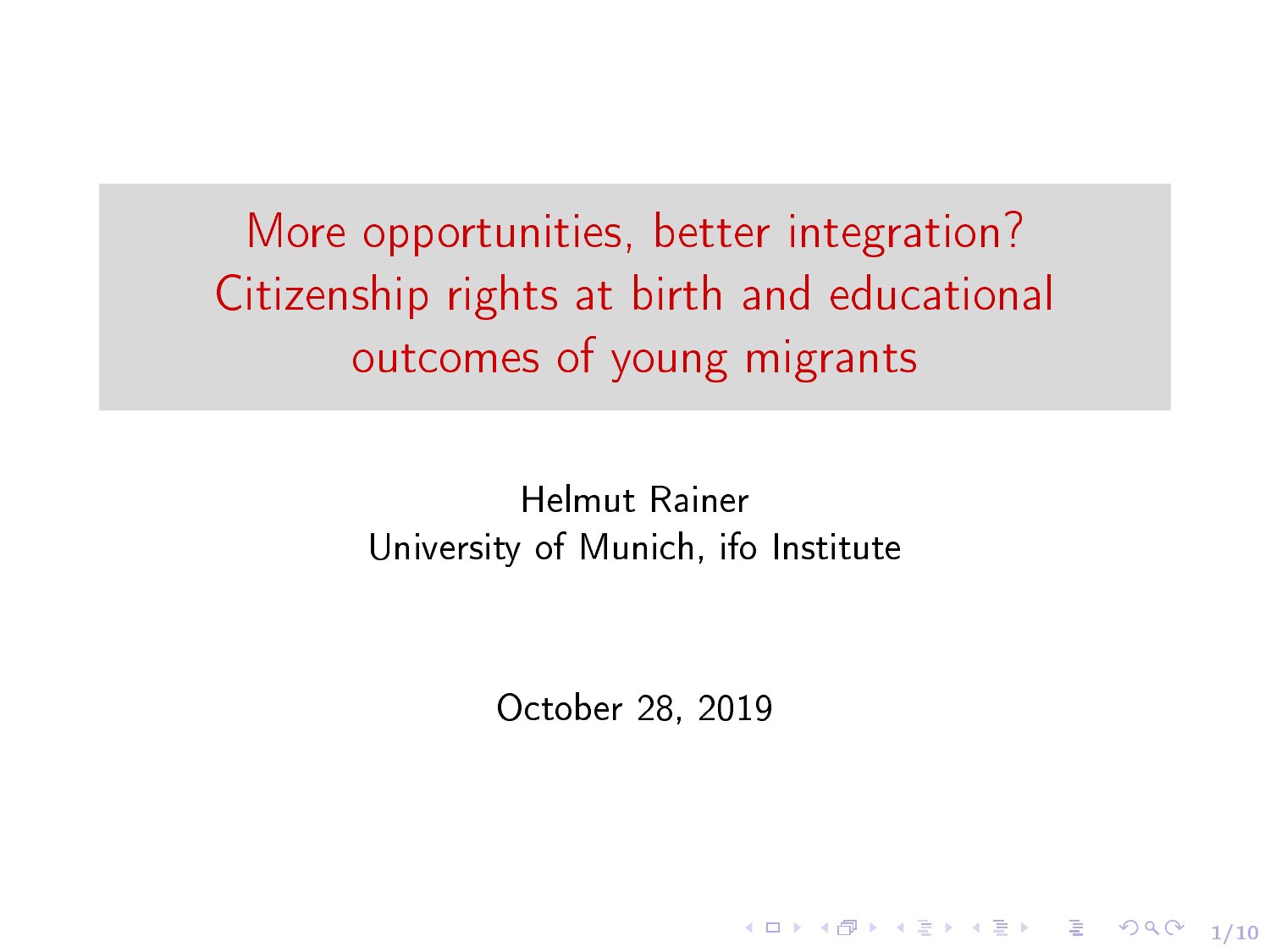## Reform of German Citizenship and Nationality Law

Access to Citizenship for Immigrant Children Born in Germany

|           | Born $\leq 1999$ : Ius Sanguinis                  | Born $\geq 2000$ : Ius Soli                                   |
|-----------|---------------------------------------------------|---------------------------------------------------------------|
| Principle | Citizenship inherited through parents             | Citizenship automatically acquired<br>by birth on German soil |
| Condition | Previous naturalization of<br>at least one parent | 8-year residency in Germany of<br>at least one parent         |
| Exception | Transition rule from $01/01 - 31/12/2000$         |                                                               |

4 미 ▶ 4 @ ▶ 4 를 ▶ 4 를 ▶ - 를 - ⊙ 9 Q 0 - 2/10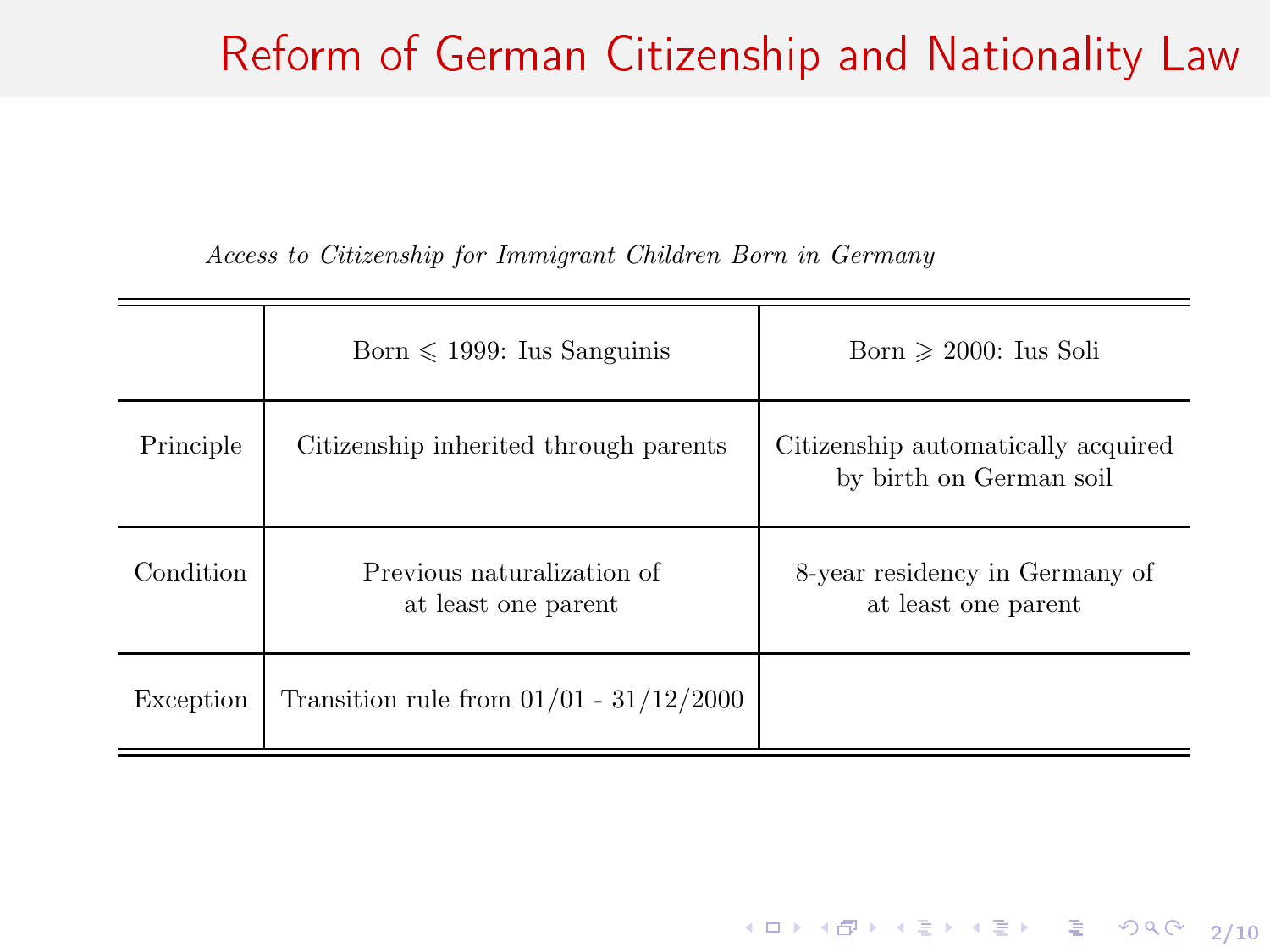## **Implications of the Reform**

4 미 > 4 레 > 4 페 > 4 페 > 네 페 > 최 > 이익단 - 3/10



Share of Second-Generation Immigrants with German Citizenship since Birth: A Comparison of Children Born Pre- and Post-Policy.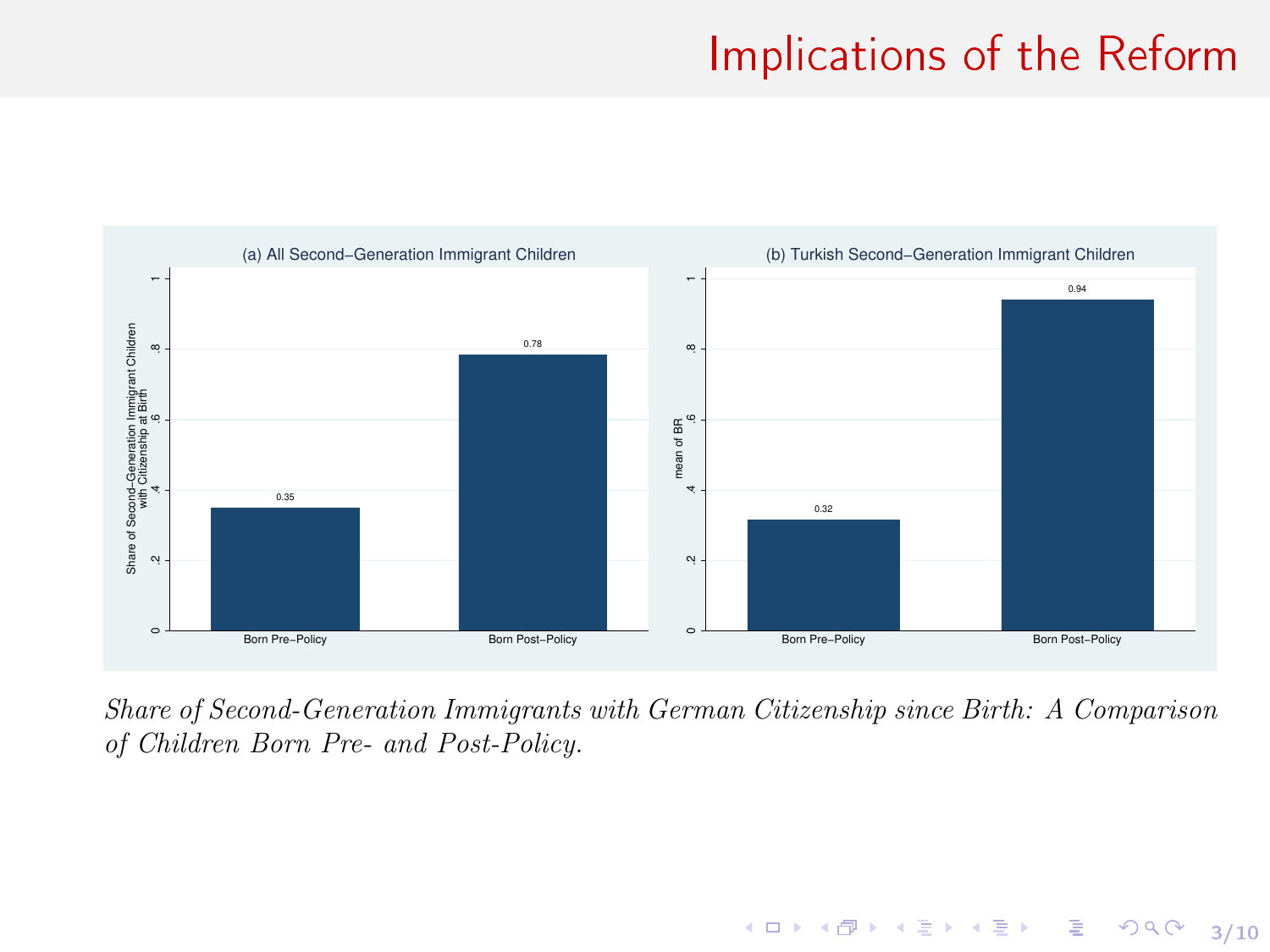4/ 미 ▶ 4/ 레 ▶ 4/ 로 ▶ 4/로 ▶ 그 로 → 9/ 여 0 4/ 10

Citizenship rights improve immigrants' long-term perspectives in the host country

- Can act as a catalyst for integration efforts in immigrant families
- Can create incentives for immigrant parents to invest in the human capital of their children

This should ultimately foster immigrant children's educational integration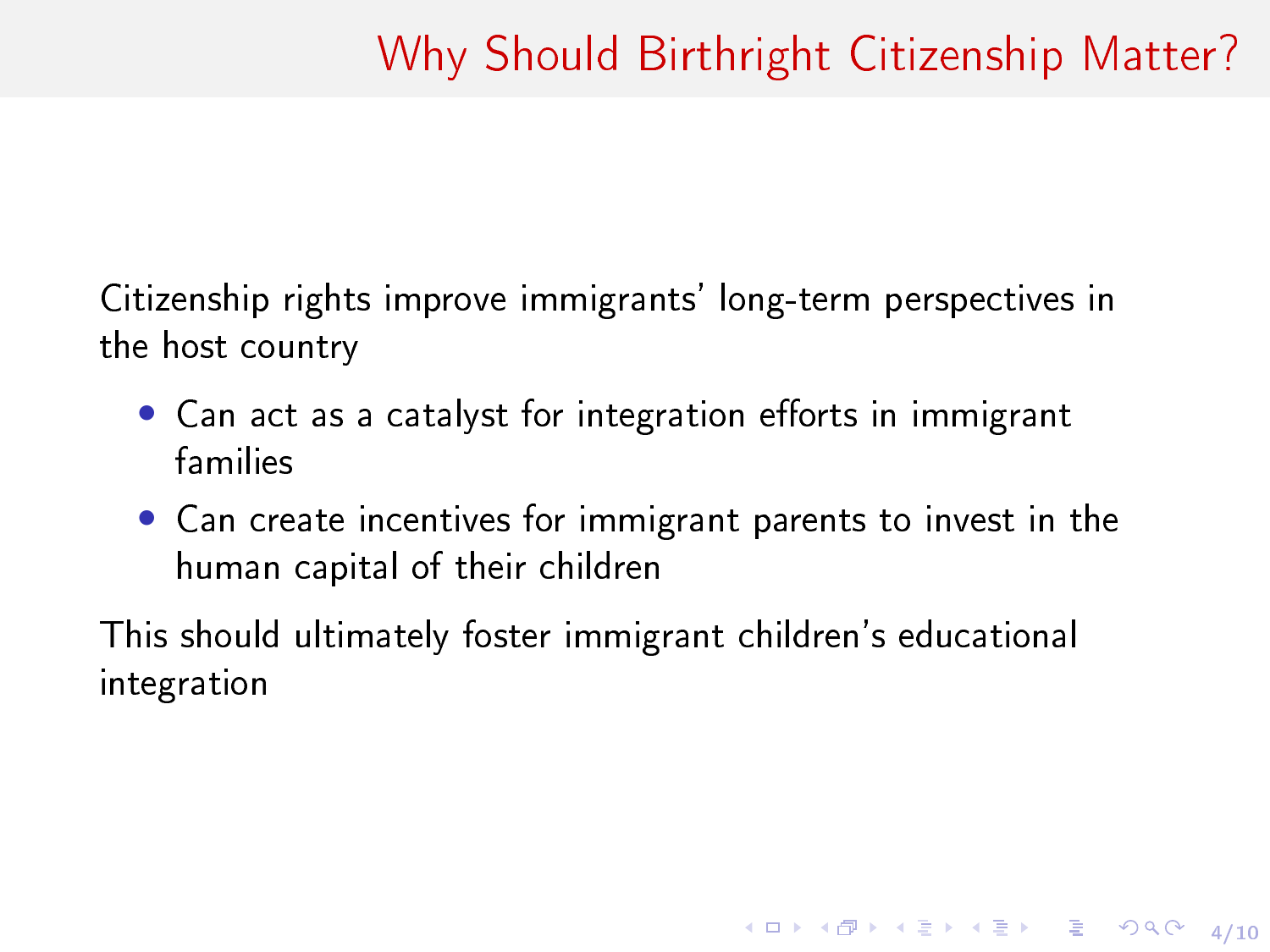5/10

How did the introduction of birthright citizenship affect immigrant children's educational outcomes over their early life-cycle?

- At the preschool level:
	- $\rightarrow$  participation in preschool
	- $\rightarrow$  developmental outcomes (e.g., German language proficiency)
- At the primary school level:
	- $\rightarrow$  school starting age
	- $\rightarrow$  grade retention
- At the secondary school level:
	- $\rightarrow$  tracking into secondary schools
	- $\rightarrow$  educational achievements at age 15/16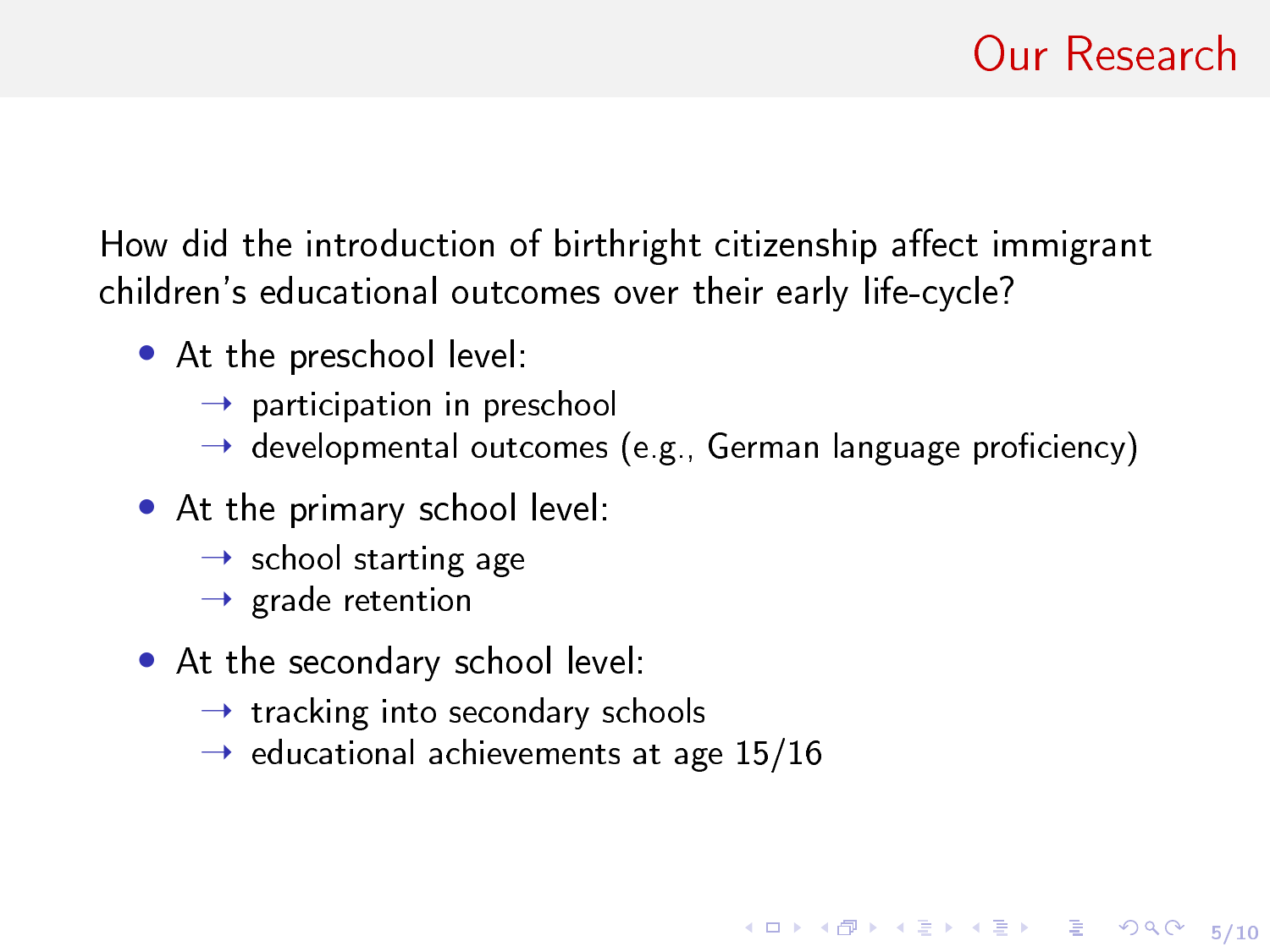6/10

Introduction of birthright citizenship led to:

- **1** An increase in the preschool enrolment rate of immigrant children
- 2 An improvement in immigrant children's German language skills
- 3 An improvement in immigrant children's socio-emotional development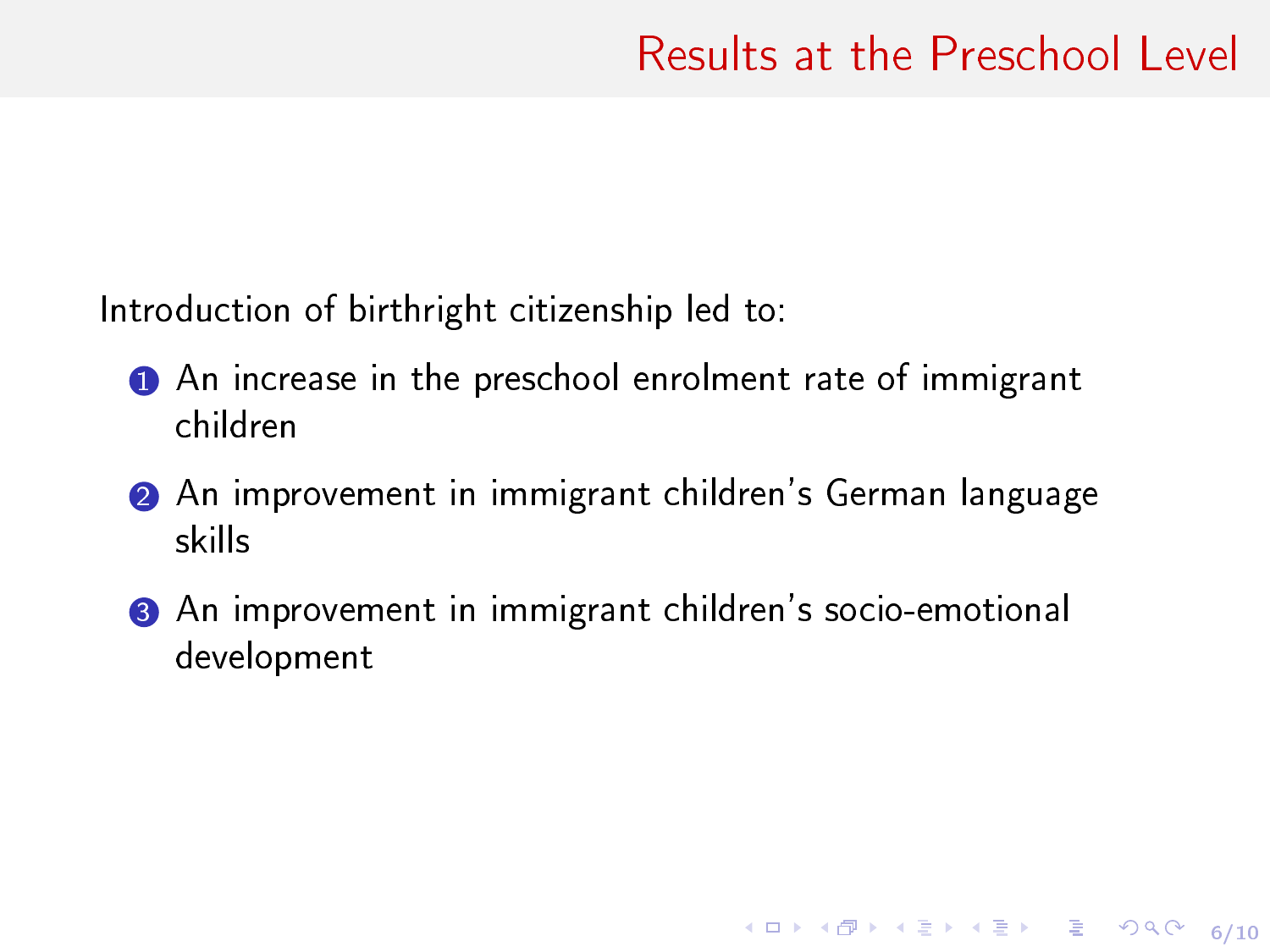4/ 미 → 4/ 메 → 4/ 4/ 4/ 포 → 3/ 포 → 3/ 9/ 9/ 0 × 7/ 10

Introduction of birthright citizenship caused:

- **1** Immigrant children to enter primary school earlier (i.e., school starting age decreased)
- 2 A sizeable reduction in the probability that immigrant children had to repeat a grade in primary school (by 25 percent)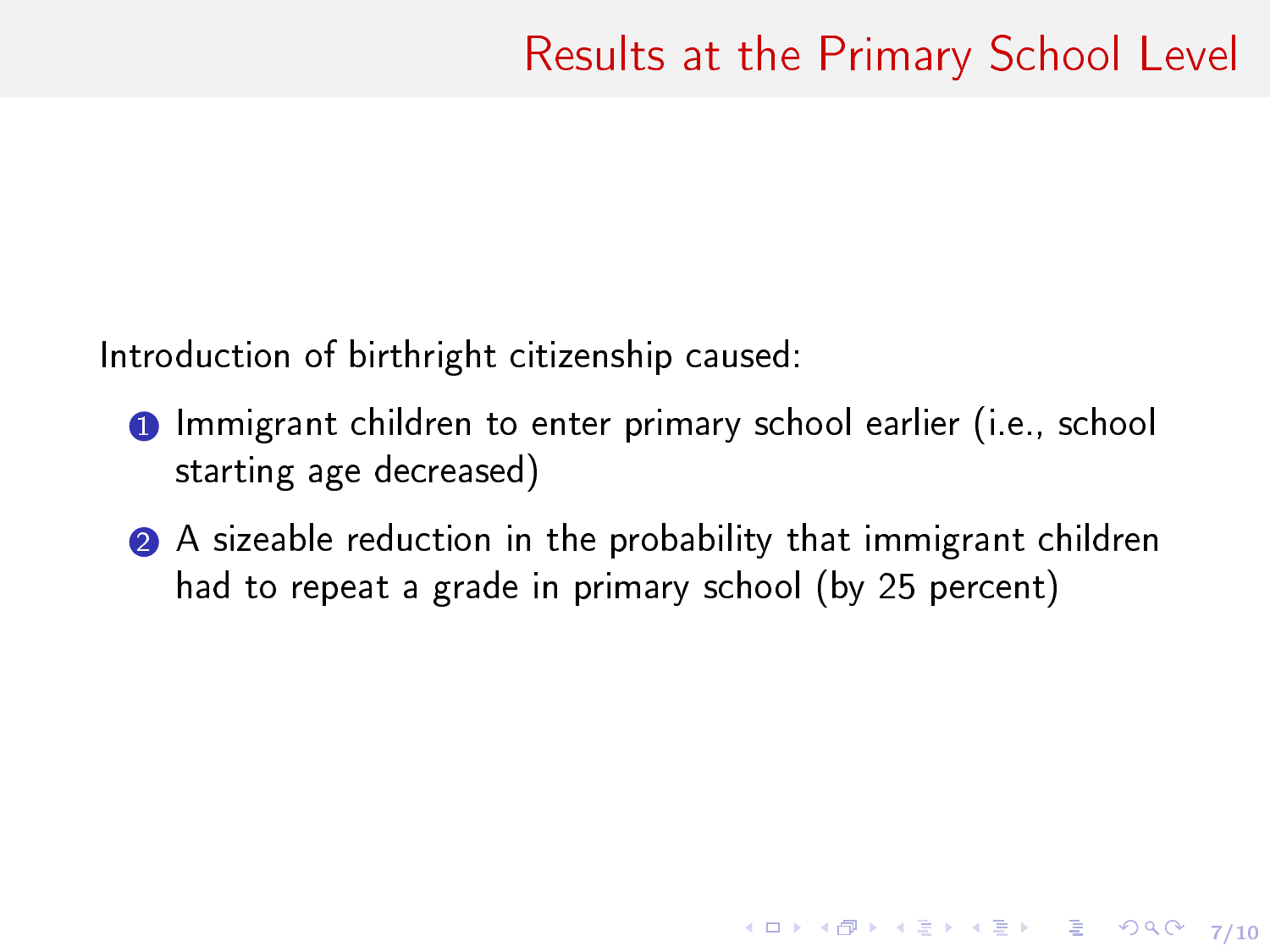After primary school, German children are referred to different secondary school tracks: low, intermediate, academic

The introduction of birthright citizenship led to:

- 1 A signicant increase in immigrant children's likelihood of attending the academic track of secondary school (by 40 percent)
	- $\rightarrow$  Closes the academic track enrollment gap between immigrant and native German children by more than half
- **2** Large positve effects on immigrant children's grades (German, Mathematics) measured at age 15/16
	- $\rightarrow$  Reduces the academic achievement gap between immigrant and native German children by almost 90 percent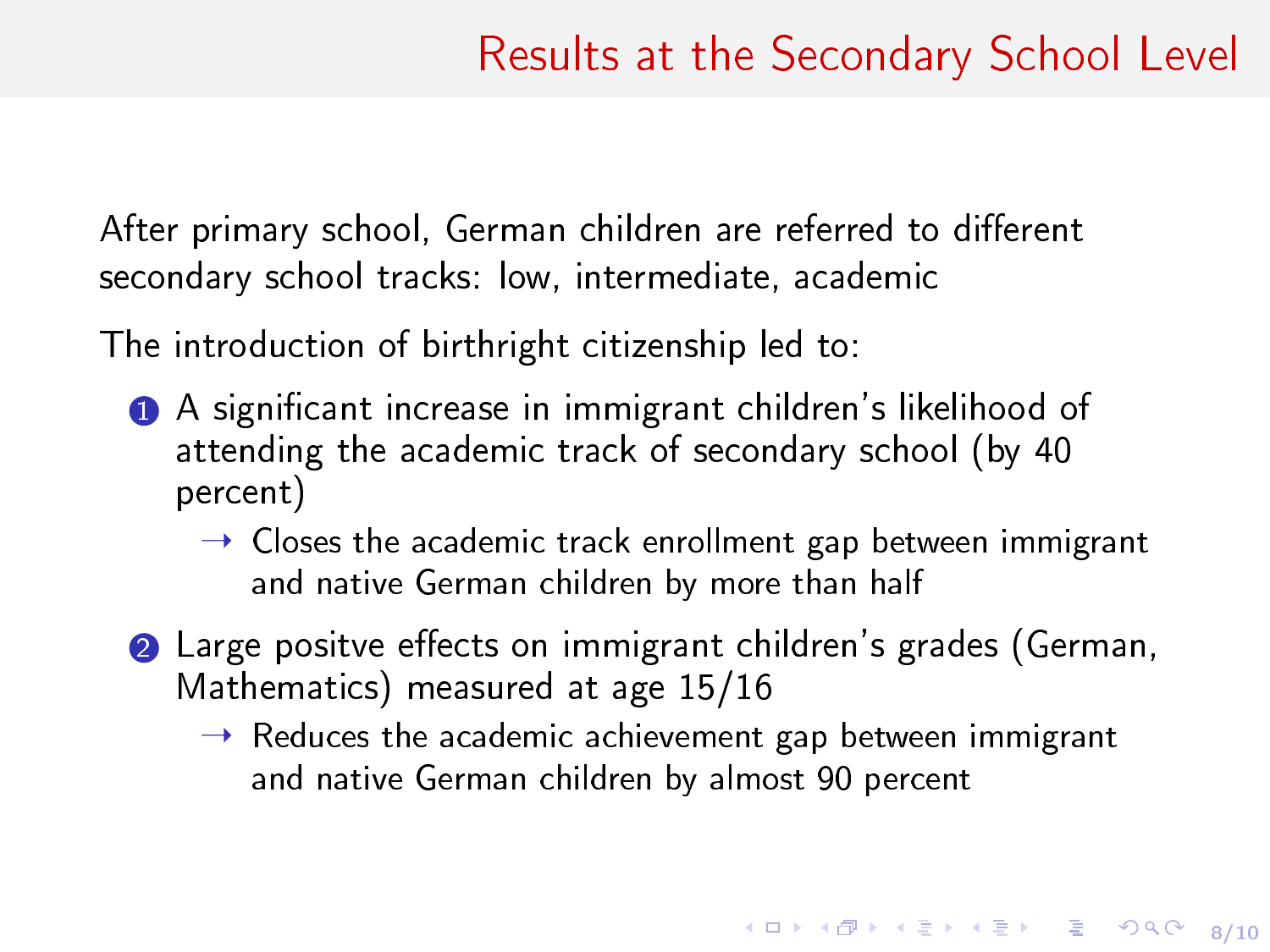4 ロ ▶ 4 @ ▶ 4 로 ▶ 4 로 ▶ - 로 - 900 0 9/10

<span id="page-8-0"></span>The educational effects of birthright citizenship are comparable to those of alternative early-life interventions such as:

- Provision of universal preschool (Germany)
- Head Start (US)
- Targeted tutoring (Italy)

However, birthright citizenship is arguably associated with much lower costs than these alternative interventions:

• Main direct costs of birthright citizenship

 $\rightarrow$  administrative costs

- Direct costs of alternative interventions
	- $\rightarrow$  hiring of new personel
	- $\rightarrow$  construction/expansion of childcare facilities
	- $\rightarrow$  training of tutors